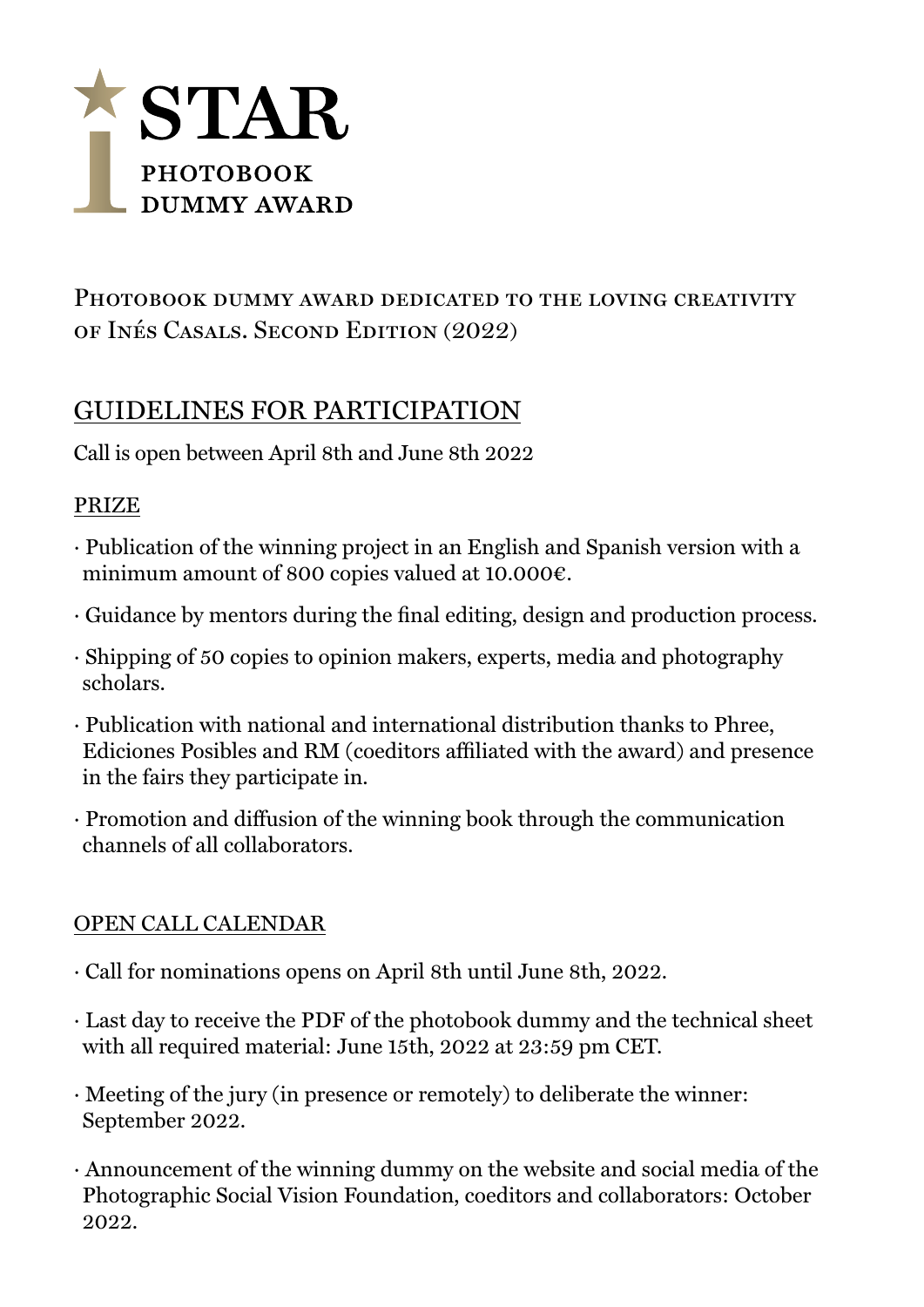## TERMS AND CONDITIONS

- · The call is open to national and international photographers without limits of age.
- · Participation in the call is free.
- · The photobook dummy must be in its final stage of design.
- · The project must not have been published previously in a book format (it can however include images that have been published in the press, magazines, web pages, social media or blogs).
- · Participation can be by one individual or a collective, with a maximum of 2 projects per authorship.
- · Participation is via nomination.

### NOMINATORS

Nominators can nominate up to 3 photobook dummies by sending an email to the organizers of the prize with the title, author and complete contact information of the author/s via this email address: [staraward@photographicsocialvision.org](mailto:starward%40photographicsocialvision.org?subject=)

The nominated photographers will receive an invitation to participate from the award team with instructions on how to participate with the following documents:

- · The entry form with technical details (GoogleForm)
- · A PDF with the synopsis of the project (max 200 characters), the long intro to the project (max 2000 characters) and a brief biography.
- · The photobook dummy in digital format (a PDF of max 20 MB) in its final stage of design.
- · If the dummy exists in a printed format, please include a video (or link to the video) that shows the dummy in a detailed manner in all its pages.

The participating candidate will receive an email confirming reception and participation.